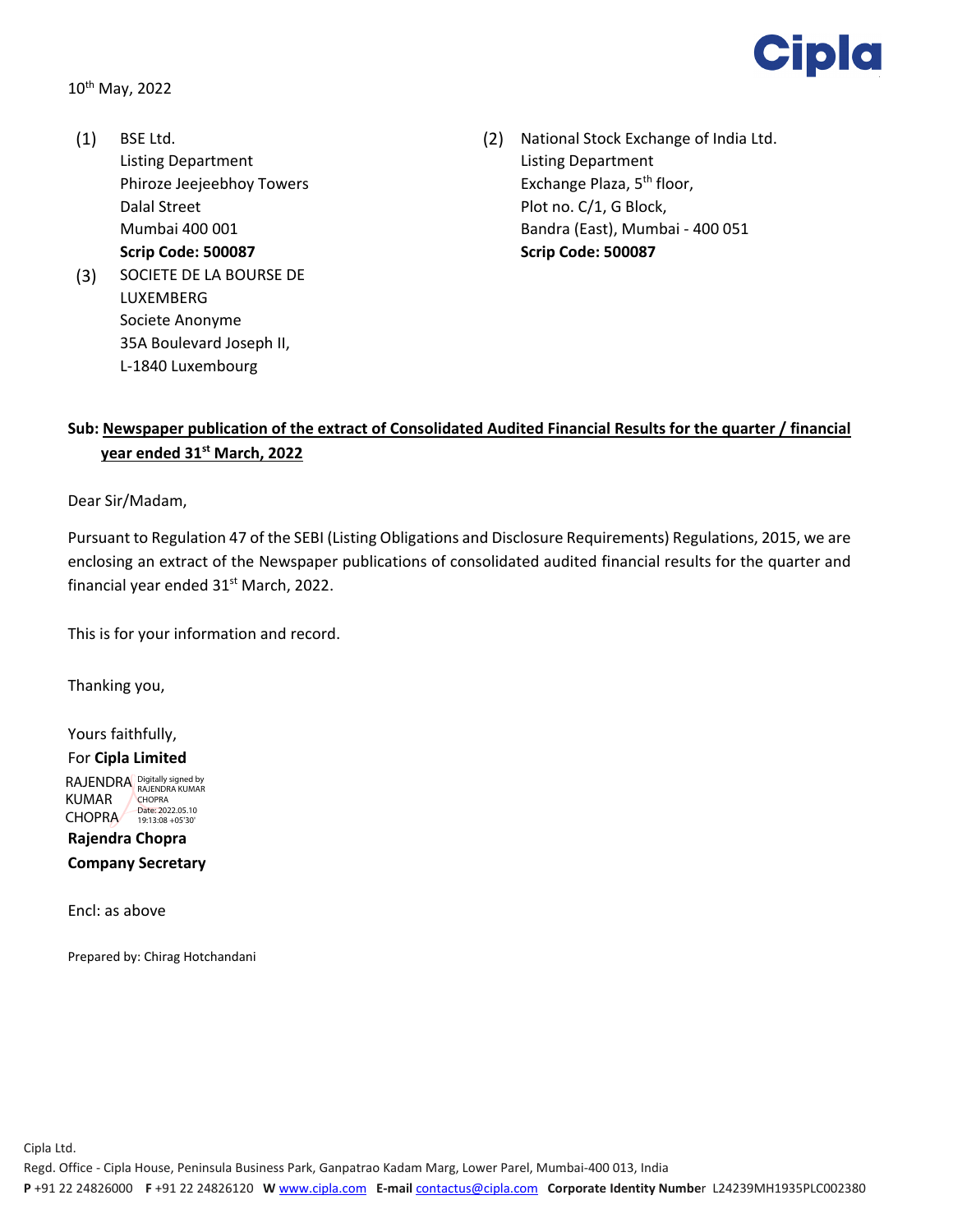

## **EXTRACT OF AUDITED CONSOLIDATED FINANCIAL RESULTS FOR THE QUARTER AND YEAR ENDED 31 ST MARCH, 2022**

|                                                                                                                                                                       |                      |                  |                |                | (₹ in Crores)  |
|-----------------------------------------------------------------------------------------------------------------------------------------------------------------------|----------------------|------------------|----------------|----------------|----------------|
| <b>Particulars</b>                                                                                                                                                    | <b>Quarter ended</b> |                  |                | Year ended     |                |
|                                                                                                                                                                       | 31-03-2022           | 31-12-2021       | 31-03-2021     | 31-03-2022     | 31-03-2021     |
|                                                                                                                                                                       | <b>Audited</b>       | <b>Unaudited</b> | <b>Audited</b> | <b>Audited</b> | <b>Audited</b> |
|                                                                                                                                                                       | (Refer Note 4)       |                  | (Refer Note 4) |                |                |
| Total revenue from operations                                                                                                                                         | 5,260.33             | 5,478.86         | 4,606.45       | 21,763.34      | 19.159.59      |
| Net profit / (loss) for the period before<br>exceptional items and tax                                                                                                | 505.33               | 1.054.11         | 543.73         | 3.675.39       | 3,290.06       |
| Net profit / (loss) for the period before tax                                                                                                                         | 447.83               | 1,054.11         | 543.73         | 3,493.27       | 3,290.06       |
| Net profit / (loss) for the period after tax<br>and share of profit / (loss) of associates                                                                            | 370.70               | 756.88           | 411.51         | 2,546.65       | 2,388.51       |
| Net profit / (loss) for the period attributable<br>to shareholders of the company                                                                                     | 362.07               | 728.60           | 413.38         | 2,516.75       | 2,404.87       |
| Total comprehensive income / (loss) for the<br>period [comprising profit / (loss) for the<br>period (after tax) and other comprehensive<br>income/(loss) (after tax)] | 741.70               | 686.37           | 327.32         | 2,930.32       | 2,550.00       |
| Total comprehensive income / (loss)<br>attributable to shareholders of the company                                                                                    | 732.18               | 658.69           | 328.80         | 2,893.55       | 2,579.96       |
| Paid-up equity share capital (face value of<br>₹ $2/-$ each)                                                                                                          | 161.36               | 161.36           | 161.29         | 161.36         | 161.29         |
| Other equity                                                                                                                                                          |                      |                  |                | 20,680.33      | 18,165.24      |
| Earnings per share (face value of $\bar{\tau}$ 2/-<br>each)                                                                                                           |                      |                  |                |                |                |
| Basic $(\overline{\overline{\epsilon}})$                                                                                                                              | $*4.49$              | $*9.03$          | $*5.13$        | 31.20          | 29.82          |
| Diluted (₹)                                                                                                                                                           | $*4.48$              | $*9.02$          | $*5.12$        | 31.17          | 29.79          |

\* Not Annualised

Notes:

- 1. The financial results have been prepared in accordance with Indian Accounting Standards ('Ind AS') prescribed under section 133 of the Companies Act, 2013 read with relevant rules thereunder and in terms of Regulation 33 of the SEBI (Listing Obligations and Disclosure Requirements) Regulations, 2015 (as amended) and SEBI circular dated 5<sup>th</sup> July, 2016.
- 2. The above is an extract of the detailed format of audited consolidated financial results for the quarter and year ended 31<sup>st</sup> March, 2022 filed with the stock exchange under Regulation 33 of the SEBI (Listing Obligations and Disclosure Requirements) Regulations, 2015. The full format of the audited financial results (standalone and consolidated) for the quarter and year ended 31<sup>st</sup> March, 2022 is available on the Company's website i.e. *www.cipla.com* under Investor Information section and on the stock exchange websites i.e. *www.bseindia.com and www.nseindia.com.*
- 3. The key standalone financial information is as under:

|                                                                  | <b>Quarter ended</b> |            |                | $(7$ in Crores)<br>Year ended |                |
|------------------------------------------------------------------|----------------------|------------|----------------|-------------------------------|----------------|
| <b>Particulars</b>                                               | 31-03-2022           | 31-12-2021 | 31-03-2021     | 31-03-2022                    | 31-03-2021     |
|                                                                  | <b>Audited</b>       | Unaudited  | Audited        | <b>Audited</b>                | <b>Audited</b> |
|                                                                  | (Refer Note 4)       |            | (Refer Note 4) |                               |                |
| Total revenue from operations                                    | 2,946.61             | 3,336.36   | 2.644.20       | 13,091.79                     | 11,302.71      |
| Profit before tax from continuing operations                     | 581.36               | 862.65     | 560.99         | 3.546.23                      | 2,784.00       |
| Profit after tax from continuing operations                      | 476.30               | 647.83     | 419.66         | 2,689.39                      | 2,044.65       |
| Profit before tax from<br>discontinuing/restructuring operations | 236.09               | 110.83     | (7.81)         | 358.85                        | 566.66         |
| Profit after tax from discontinuing/<br>restructuring operations | 176.66               | 83.00      | (6.25)         | 268.54                        | 423.63         |

 **Cipla Ltd.** 1/2